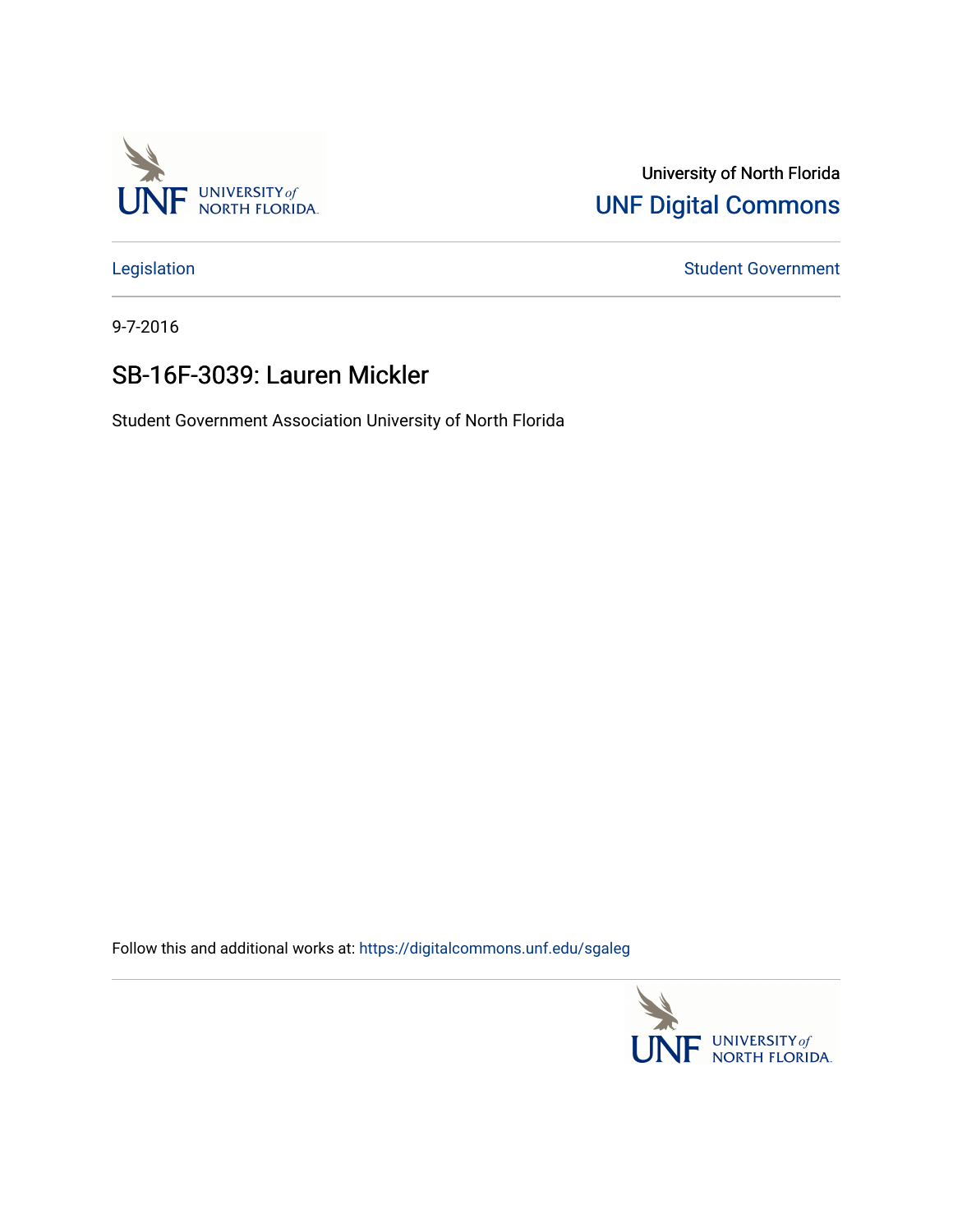

÷

## Student Government University of North Florida

# **SENATE LEGISIATION SB-16F-3039**

| 1                             |          | SB-16F-3039: Lauren Mickler                                                                                                                                                                                                                                                                                                                                                         |              |
|-------------------------------|----------|-------------------------------------------------------------------------------------------------------------------------------------------------------------------------------------------------------------------------------------------------------------------------------------------------------------------------------------------------------------------------------------|--------------|
| 2<br>3                        | Whereas: | The Student Government of the University of North Florida was established to represent student<br>concerns in all University wide matters, and;                                                                                                                                                                                                                                     |              |
| $\overline{4}$<br>5<br>6<br>7 | Whereas: | The Budget and Allocations Committee is a standing committee of the Student Government<br>Senate, responsible for funding only those entities that comply with the Student Government<br>mission, which is to represent student concerns in all university wide matters while developing<br>and promoting programs and activities of practical value and interest to students, and; |              |
| 8<br>9<br>10                  | Whereas: | RSOs and currently enrolled Activity and Service Fee-paying students may request funding for<br>travel from the Student conference Travel Index according to chapter 841.1 of the Student<br>Government Statutes and;                                                                                                                                                               |              |
| 11<br>12<br>13<br>14          | Whereas: | According to chapter 841.2 of the same, Travel Requests fall under the jurisdiction of the Budget<br>and Allocations Committee and are not subject to full Senate approval unless vetoed by the<br>President or brought to the Senate floor as outlined in Chapter 840.10 and according to 841.2,<br>and;                                                                           |              |
| $\sim$                        | Whereas: | The request must receive a two-thirds $(2/3)$ affirmative vote to pass, and;                                                                                                                                                                                                                                                                                                        |              |
| 16<br>17                      | Whereas: | The purchase or activity reflects students' genuine interests and enhances the educational, social,<br>cultural, and recreational services available to students at the University of North Florida, and;                                                                                                                                                                           |              |
| 18<br>19                      | Whereas: | The person(s) listed below are Activity and Service Fee-paying students, who seek to manifest the<br>above mentioned goals, and;                                                                                                                                                                                                                                                    |              |
| <b>20</b><br>21               | Whereas: | Lauren Mickler wishes to attend The Presidential Interfaith and Community Service Event in<br>Washington, D.C. from September 21 to September 23, 2016, and;                                                                                                                                                                                                                        |              |
| 22                            | Whereas: | Said individual is requesting funding for the below items:                                                                                                                                                                                                                                                                                                                          |              |
| 23                            |          | Registration                                                                                                                                                                                                                                                                                                                                                                        | $=$ \$0.00   |
| 24                            |          | Lodging                                                                                                                                                                                                                                                                                                                                                                             | $=$ \$240.00 |
| 25                            |          | Transportation                                                                                                                                                                                                                                                                                                                                                                      | $=$ \$240.00 |
| 26                            |          | Total                                                                                                                                                                                                                                                                                                                                                                               | $=$ \$480.00 |
| 27                            |          |                                                                                                                                                                                                                                                                                                                                                                                     |              |

1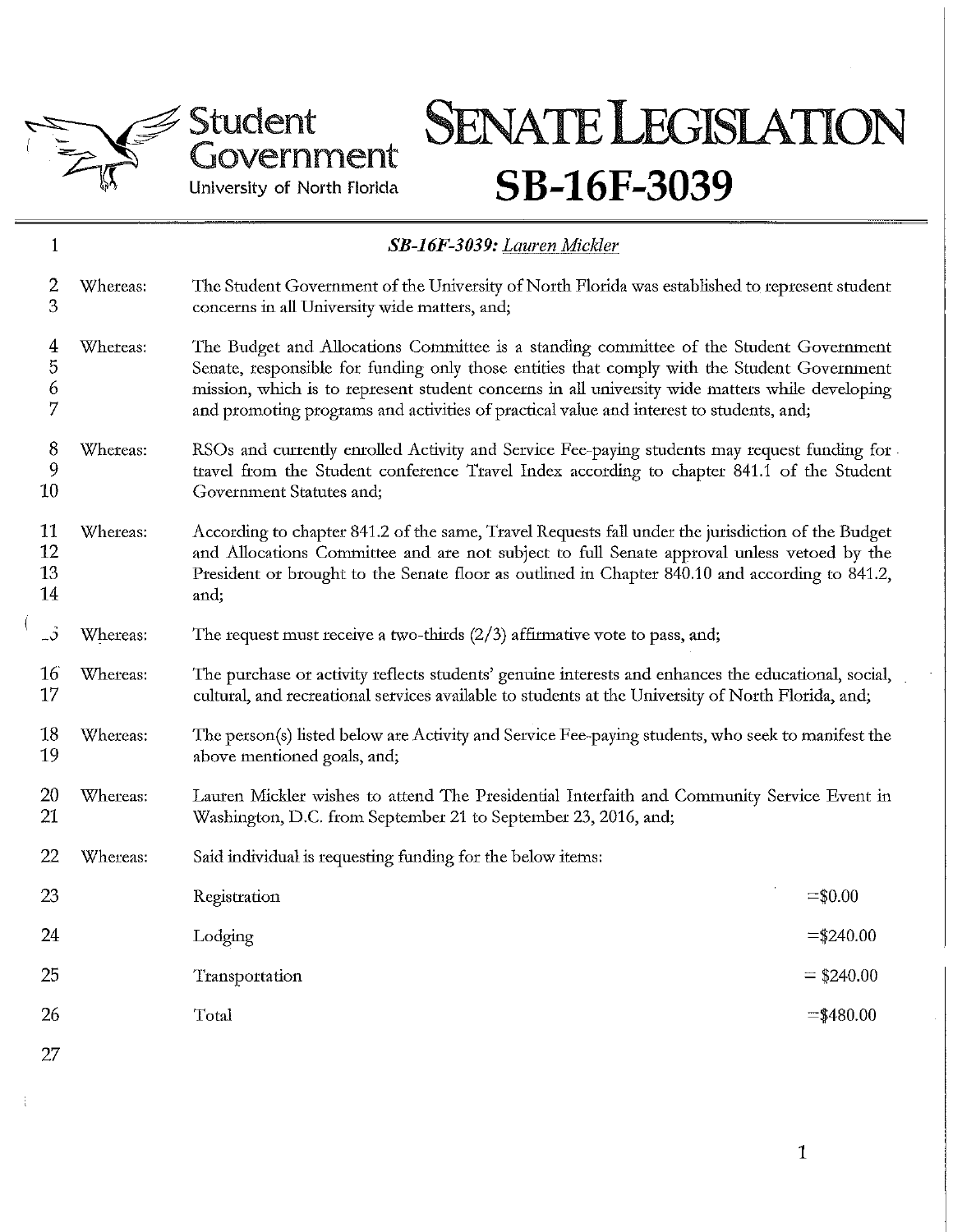

 $\frac{1}{2}$ 

## Student iovernment University of North Florida

## **SENATE LEGISLATION SB-16F-3039**

|             |                                                                                                                          |                                                                                                                                                                                                                                                                                                                                                                                             | <b>SB-16F-3039: Lauren Mickler</b>                                                                                                                                                                                                                                       |
|-------------|--------------------------------------------------------------------------------------------------------------------------|---------------------------------------------------------------------------------------------------------------------------------------------------------------------------------------------------------------------------------------------------------------------------------------------------------------------------------------------------------------------------------------------|--------------------------------------------------------------------------------------------------------------------------------------------------------------------------------------------------------------------------------------------------------------------------|
| 2<br>3<br>4 | Therefore:                                                                                                               | the above referenced items.                                                                                                                                                                                                                                                                                                                                                                 | Let it be enacted, by the University of North Florida Student Government, that \$480.00 be<br>encumbered in the FY 2016-2017 Student Conference Travel Index 402028 in order to pay for                                                                                  |
| 5           |                                                                                                                          |                                                                                                                                                                                                                                                                                                                                                                                             |                                                                                                                                                                                                                                                                          |
| 6           |                                                                                                                          | <b>Legislative Action</b>                                                                                                                                                                                                                                                                                                                                                                   | <b>Executive Action</b>                                                                                                                                                                                                                                                  |
|             | Author: B&A Committee<br>Sponsor: Sen. Myers<br>Committee: B&A<br>Senate Action: $N/A$<br>Date of Action: $\mathbf{N/A}$ | Committee Action: <u>Approved 7-0-0</u><br>Signed and Delivered to the Student Body President<br>on this $\mathbf{b}$ day of $\mathbf{Sep.}$ , 2016                                                                                                                                                                                                                                         | Let it be known that SB-16F-3039 is hereby<br>APPROVED / VETOED / LINE-ITEM VETOED<br>$\overline{on}$ this $\overline{a}$<br>$day \mathfrak{H}$ $\leq$ exember 2016.<br>Signed,<br>Caleb Grantham Student Body President<br>Signed and Delivered to the Senate Secretary |
|             |                                                                                                                          | Place Time Stamp Here<br>$\bigcup_{i=1}^{\infty} \bigcup_{i=1}^{\infty} \bigcup_{i=1}^{\infty} \bigcup_{i=1}^{\infty} \bigcup_{i=1}^{\infty} \bigcup_{i=1}^{\infty} \bigcup_{i=1}^{\infty} \bigcup_{i=1}^{\infty} \bigcup_{i=1}^{\infty} \bigcup_{i=1}^{\infty} \bigcup_{i=1}^{\infty} \bigcup_{i=1}^{\infty} \bigcup_{i=1}^{\infty} \bigcup_{i=1}^{\infty} \bigcup_{i=1}^{\infty} \bigcup$ | Place Time Stamp Here<br><b>总告示融行协同</b>                                                                                                                                                                                                                                  |
|             | Signed:                                                                                                                  | Dallas Burke, Student Senate President                                                                                                                                                                                                                                                                                                                                                      |                                                                                                                                                                                                                                                                          |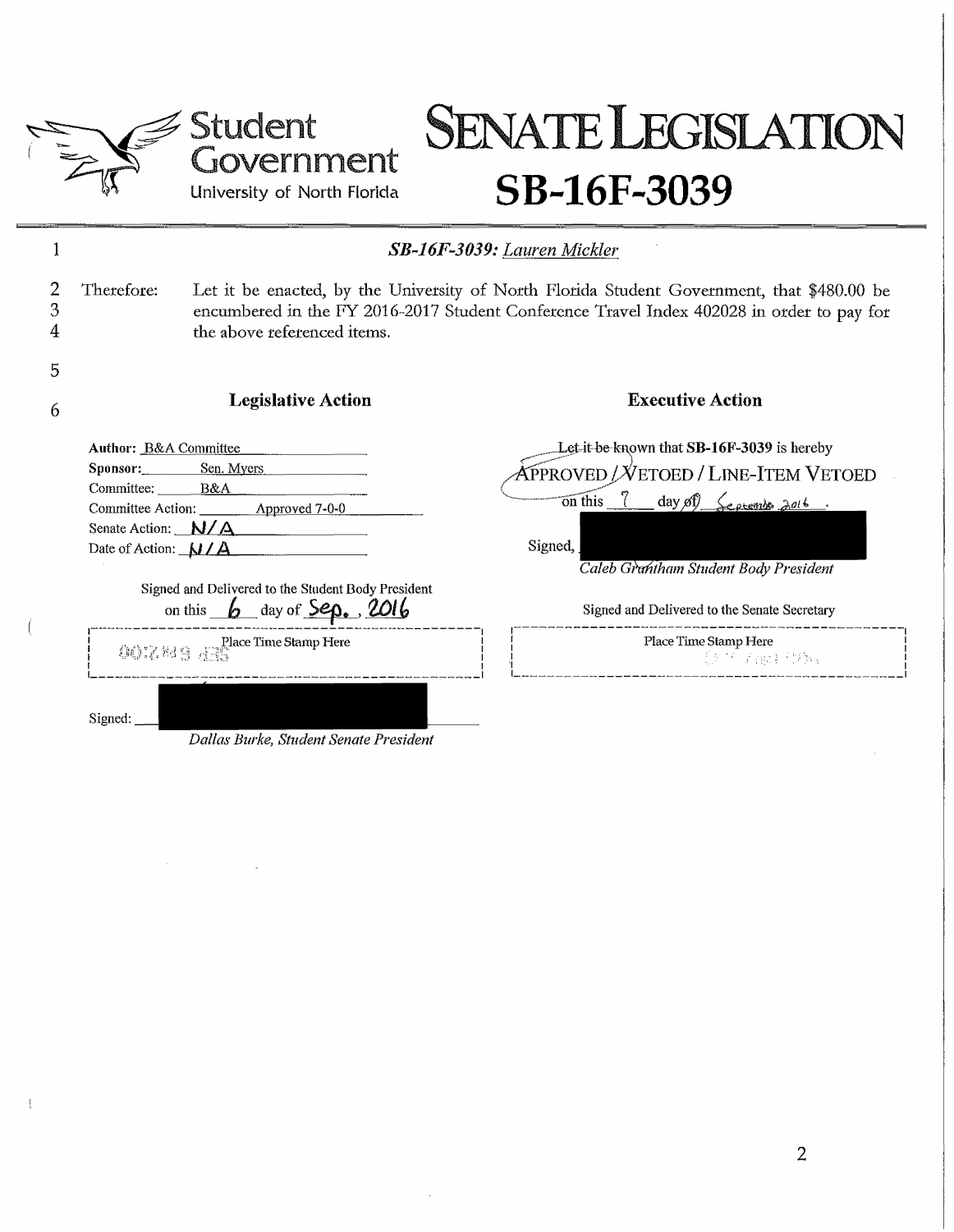|  | 6世代 生子 19               |
|--|-------------------------|
|  | ROTUNDA TIMESTAMP       |
|  | 경험 못할 쉬운트               |
|  | SG SIGNATURES COLLECTED |

# Travel Request

Completed Travel Requests must be submitted a **minimum five (5) weeks prior to the departure date.** Submit form to the Student Government Rotunda (58E/3300).

## Checklist

A

### On this form

- □ Summary
- □ Cost Breakdown
- □ **Questionnaire**
- □ Travel Guidelines

### You provide

- □ Official schedule/agenda/program and other supporting documentation for event
- □ Official business quotes for accommodations (transportation, registration fees, etc.)
- □ List of all students traveling, Including: names, n-numbers, phone numbers, email addresses, residential addresses, and room assignments (if applicable).

### Summary

Requests cannot exceed more than \$500 per Individual student, and \$2,000 per RSO, per fiscal year. No student shall expend directly, or through an RSO, more than \$500 through the Travel Index annually.

| for $a(n)$                                 | $\Box$ Competition $\blacksquare$ Conference $\Box$ Meeting |
|--------------------------------------------|-------------------------------------------------------------|
| am requesting a total of $\lesssim 480.00$ | $\Box$ Seminar $\Box$ Workshop $\Box$ Other:                |
| for $\blacksquare$ Myself $\Box$ The RSO:  | $\mathbf{r}$                                                |

|                                                                                                      | <b>Event Information</b>   |                         |
|------------------------------------------------------------------------------------------------------|----------------------------|-------------------------|
| Event Name: Sixth Annual President's Interfaith and Community Service Cd Event Date: 09/22 - 09/23 [ |                            |                         |
| Location: Washington, D.C.                                                                           | Departure Date: 09/21/2016 | Return Date: 09/23/2016 |

| <b>Contact Information</b>                     |                               |  |
|------------------------------------------------|-------------------------------|--|
| Requestor's Name: Lauren Mickler               |                               |  |
| Phone Number: (407) 3539738                    | Email: n00886827@unf.edu      |  |
| Faculty Advisor/Sponsor's Name: Rachael McNeal |                               |  |
| Phone Number: (904) 620-2837                   | Email: rachael.mcneal@unf.edu |  |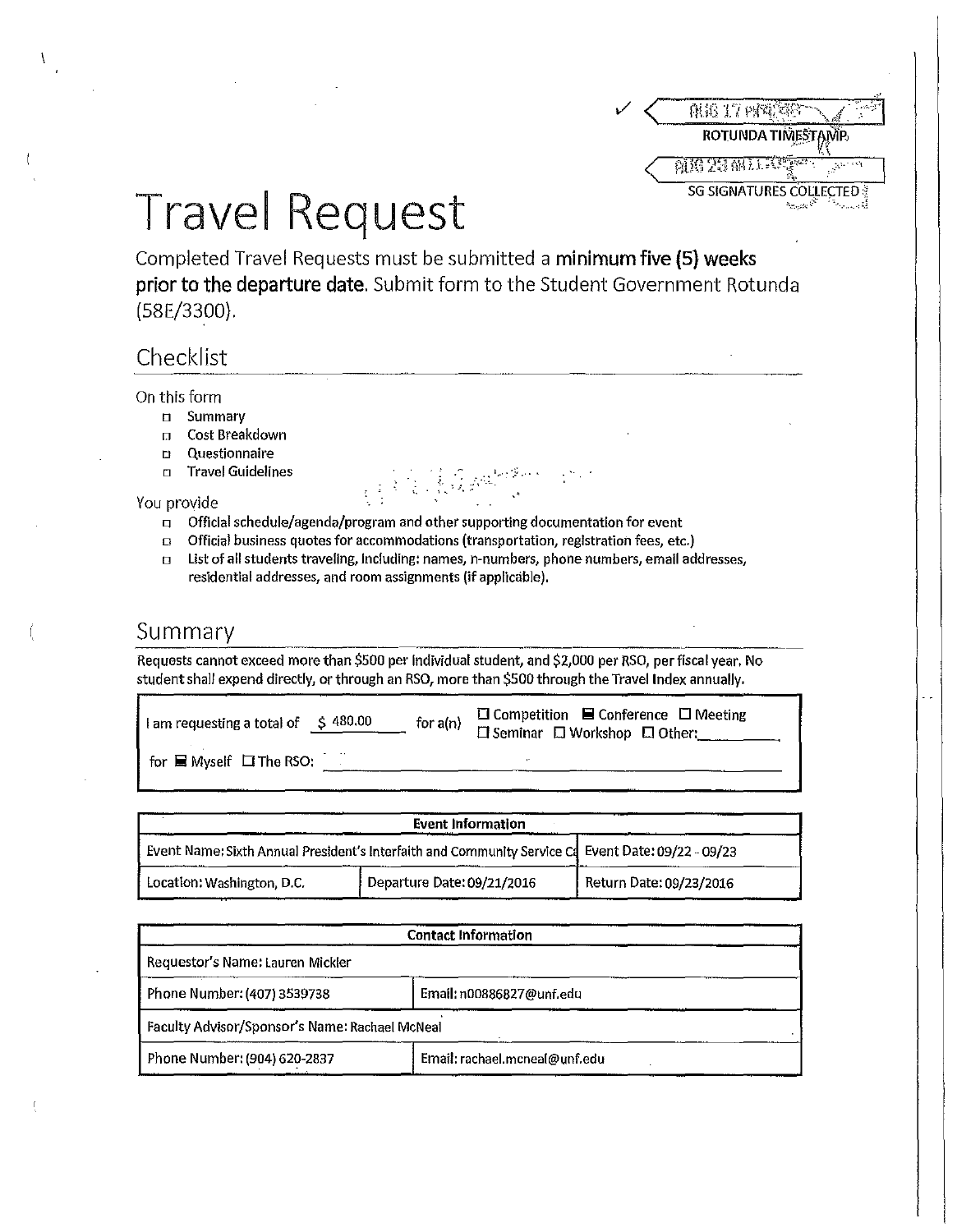| ť |  |
|---|--|
|   |  |

## Cost Breakdown

 $\langle$ 

 $\langle$ 

|                  | Number of students going on trip                     |                                           | $A_1$                      |
|------------------|------------------------------------------------------|-------------------------------------------|----------------------------|
|                  | Is there a registration fee?                         | $\square$ Yes                             | ■ No (move to "Lodging")   |
|                  | What is the registration fee per student?            |                                           | B                          |
| Registration     | Total registration cost                              | A×B                                       | $c$ \$ 0.00                |
|                  | How much of this total are you requesting?           |                                           | Ð                          |
|                  | Is there a lodging cost?                             | $\blacksquare$ Yes                        | □ No (move to "Transport") |
|                  | Cost per room, per night                             |                                           | $E$ \$ 240.00              |
|                  | Number of rooms                                      |                                           | $F_{1}$                    |
| <b>Lodeing</b>   | Number of nights                                     |                                           | $\mathbf{e}_{2}$           |
|                  | Total cost of lodging                                | $E \times F \times G$                     | $H$ \$ 480.00              |
|                  | How much of this total are you requesting?           |                                           | 's 240.00                  |
|                  | Will you be traveling by plane, bus, train, or boat? | $\blacksquare$ Yes                        | □ No (move to " Vehicle")  |
| Transport        | Cost per ticket                                      |                                           | \$240.20                   |
|                  | Total cost of non-rental transit                     | $A \times J$                              | 840.20                     |
|                  | Will your organization drive a vehicle?              | $\square$ Yes                             | ■ No (move to "Total")     |
|                  | Do you prefer to rent, or drive your own?*           | $\square$ Rent                            | $\square$ My Own           |
|                  | Number of vehicles                                   |                                           | L                          |
| Personal Venicle | Miles to travel                                      |                                           | м                          |
|                  | <b>Total Mileage</b>                                 | L > M                                     | N<br>0.00                  |
|                  | <b>Total Mileage Cost</b>                            | $N \times 0.44$                           | $^{\circ}$ \$ 0.00         |
|                  | Cost per rental vehicle                              |                                           | P                          |
|                  | Total rental vehicle cost                            | $L \times P$                              | $^\alpha\$ 0.00            |
| ental Vehicle    | <b>Estimated Cost per Gallon</b>                     |                                           | R                          |
| C)               | Fuel Cost (for rental vehicles only)                 | $(N+15mpg)\times R$                       | $\frac{1}{2}$ \$ 0.00      |
|                  | <b>Total Rental Cost</b>                             | $Q + S$                                   | $1^{\circ}$ \$ 0.00        |
|                  | <b>Total Transportation Cost</b>                     | $K+T$                                     | $\sqrt[0]{\$}$ 240.20      |
|                  | How much of this total are you requesting?           |                                           | $\overline{\mathbf{v}}$    |
|                  | Total cost of trip                                   | $\mathcal{C} + \mathcal{H} + \mathcal{U}$ | $\sqrt[3]{}$ \$720.20      |
| Total<br>T       | <b>Requested amount</b>                              | $D+I+V$                                   | $*$ \$ 240.00              |

*\*A rental quote must be Included~ even If not rentlri'g, Contact the Business* **&** *Accounting Office to obtain a discounted quote.*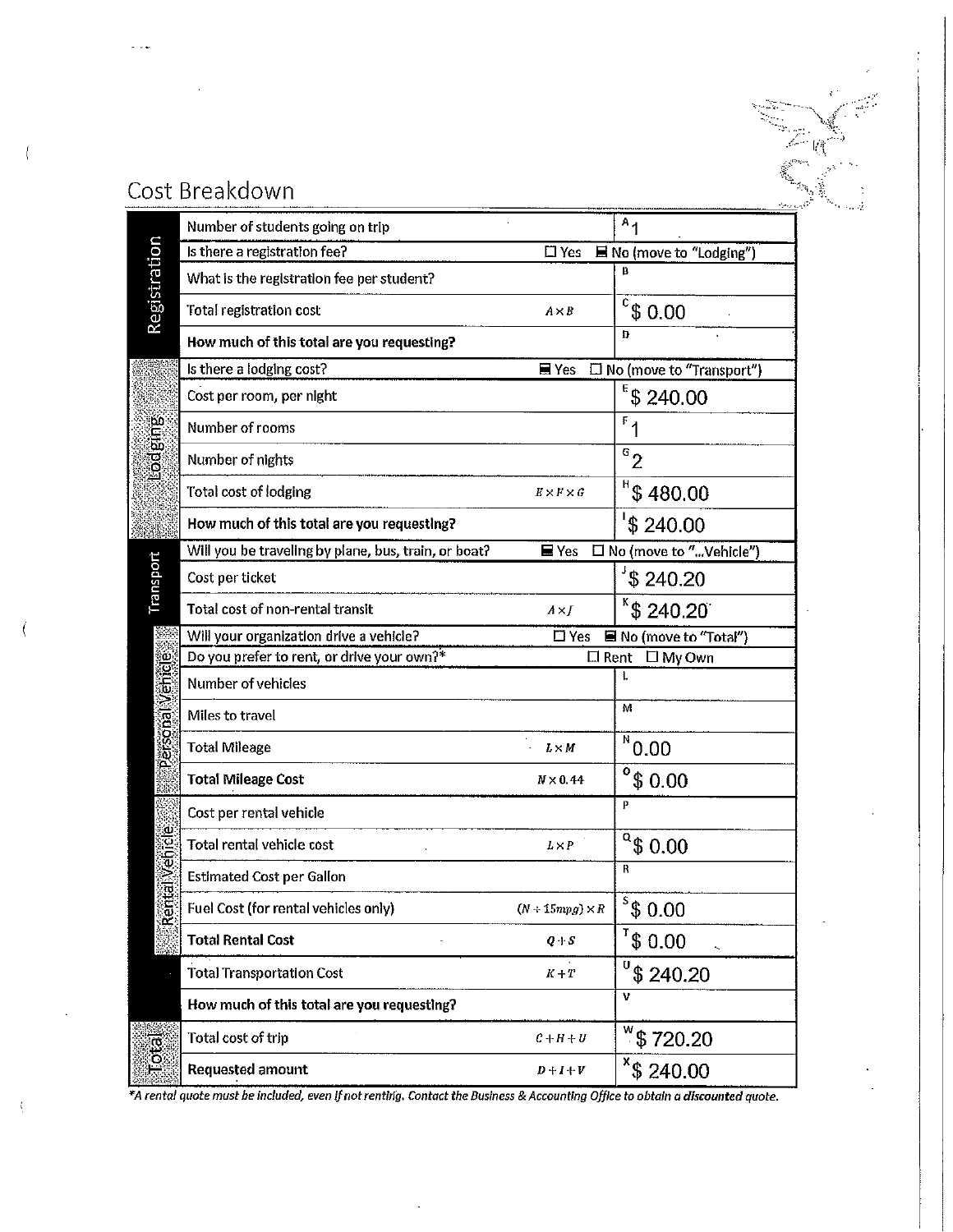## Statement of Travel Guidelines

- 1. Upon approval of the Senate, you must meet with tbe SG Accounting Associate within three (3) business days to discuss internal procedures and funding arrangements, Failure to do so will result in loss of funding. (Tip: it is recommended that you contact the Business & Accounting Office at 620- 1511 the next business day and schedule an appointment.)
- 2. Your travel must adhere to University Travel Policies published annually by the Travel Office.
- 3. All travelers must sign a TA {Travel Authorization) and Liability Form no later than five (5) business days prior to trip departure date. You will be contacted by the SG Business and Accounting Office when the forms are ready for your signature.
- 4. Prepare ah outline of the intended payment methods (i.e., who Is paying for which expenses) and bring this information with you to your meeting with the Business & Accounting office.
- 5. Within two (2) business days of your return, original receipts must be turned into the SG Business & Accounting office. {Tip: keep a copy of your receipts In the event you are contacted with questions about your submission.)
- 6. University policy requires travelers to complete Travel Reimbursement (TR) forms at the conclusion of their travel, even if there ls no reimbursement due, Once your TR Is ready to sign, you will receive an email from the Business & Accounting office. It Is important for you to make arrangements to sign the form within the time frame you are given in the email so not to jeopardize your reimbursement or to risk possible holds on your student record.

**By submitting this form, the requestor assumes responsibility for this trip and affirms that all funding allocated by the Student Senate will be used in compliance with the Student Government Finance Code (Title VIII of the Student Government Constitution and Statutes). Failure to comply with the above guidelines and those In the Student Government Finance Code will result in forfeiting all Student Government funding for the trip and possible holds on student records.** 

|                                                            | <b>OVACHILICITE HUMILE TOT THE GHD BRU MOSSING HORD ON SURGEILL COOL ON</b>                                           |           |      |
|------------------------------------------------------------|-----------------------------------------------------------------------------------------------------------------------|-----------|------|
|                                                            | Name                                                                                                                  | Signature | Date |
| I □ RSO's President<br>$\blacksquare$ Individual Requestor | Lauren Mickler                                                                                                        | Redacted  |      |
| Treasurer (leave blank<br>$\vert$ for individual requests) |                                                                                                                       | Redacted  |      |
| Faculty Advisor/Sponsor                                    | Rachael McNeal                                                                                                        |           |      |
|                                                            | If you have a disability, or require accommodations, please contact ADA or DRC at least five days before the hearing. |           |      |
|                                                            | For physical barriers: ADA Compliance Office at (904)620-2870 or 711 for TDD/TTY.                                     |           |      |
|                                                            | For other accommodations: Disability Resource Center at (904)620-2769 or drc@unf.edu.                                 |           |      |

|                        | <b>B&amp;A Hearing Date</b>                | <b>Senate Hearing Date</b>          | میر             | <b>CS</b> |
|------------------------|--------------------------------------------|-------------------------------------|-----------------|-----------|
| $\bar{\mathbf{\circ}}$ | Senate Sponsor,                            | Redacted<br>Benjamin myers-         |                 | Date      |
| <b>Use</b>             | <b>B&amp;A Chair</b><br>Christopher Jordan | Redacted                            |                 | Date      |
| ce<br><b>Offi</b>      | SG Treasurer<br><b>Heather Pennick</b>     | 1.01.1.1.1.1<br>Redacted            | $\cdot$ $\cdot$ | Date      |
|                        | <b>Business Manager</b><br>Dawn Knipe      | $\frac{1}{2}$ Clanteuro<br>Redacted | Н               | Date '    |
|                        |                                            |                                     |                 |           |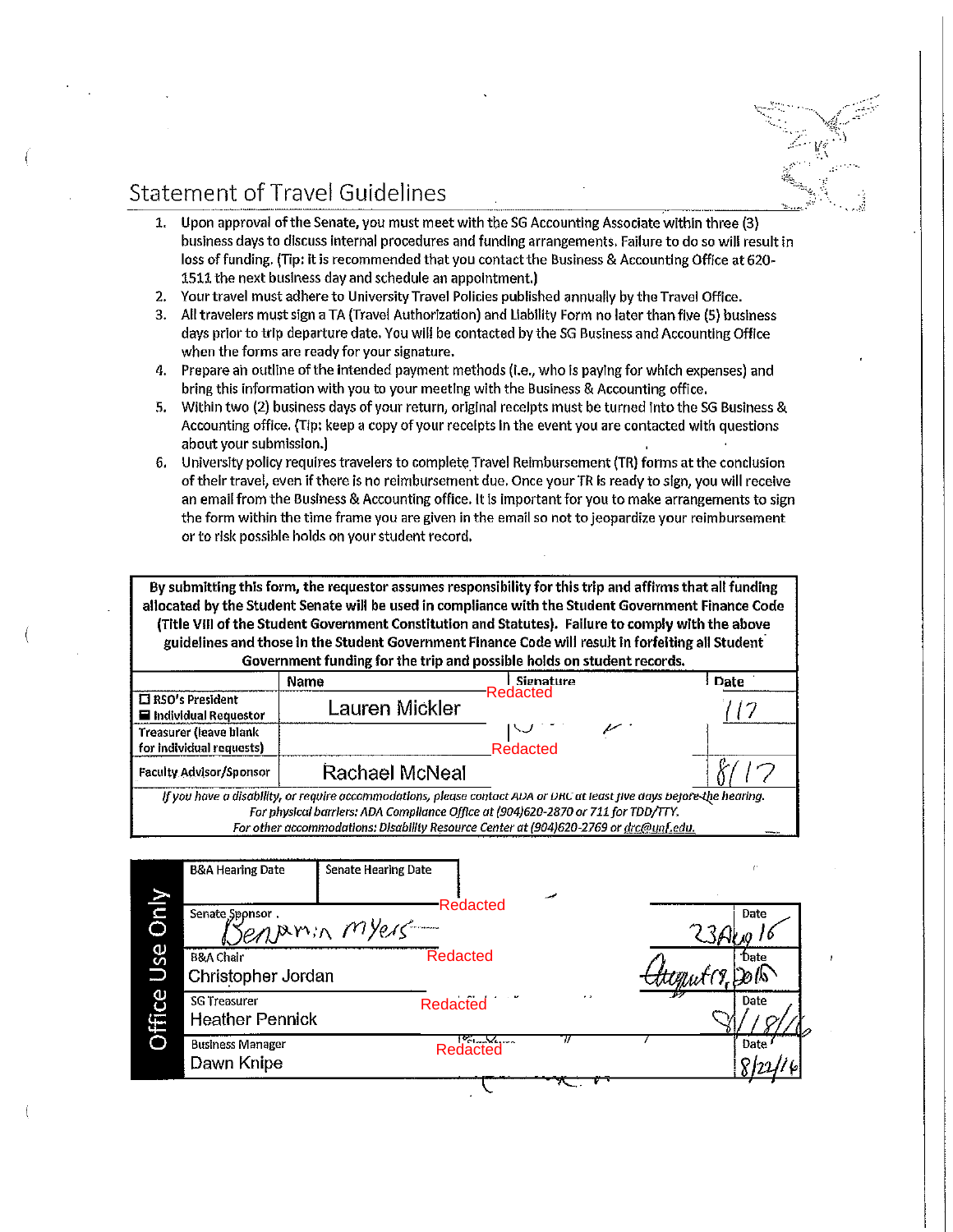# 作飞 in is

## Questionnaire

 $\overline{1}$ 

 $\overline{(}$ 

 $\langle$ 

| 1              | Will funded students be enrolled in classes during the time of the event?<br>$\blacksquare$ Yes<br>□No                                                                                                                                                                                                                                                                                                                                                                                                                                               |
|----------------|------------------------------------------------------------------------------------------------------------------------------------------------------------------------------------------------------------------------------------------------------------------------------------------------------------------------------------------------------------------------------------------------------------------------------------------------------------------------------------------------------------------------------------------------------|
| $\overline{2}$ | Will funded students receive a grade or academic credit for attending the event?<br>$\Box$ Yes<br>ENo                                                                                                                                                                                                                                                                                                                                                                                                                                                |
| 3              | How many students have attended this event before?                                                                                                                                                                                                                                                                                                                                                                                                                                                                                                   |
| 4              | How will attending this event benefit you/your organization?                                                                                                                                                                                                                                                                                                                                                                                                                                                                                         |
|                | Students will be able to present alongside professional staff and share practices for interfaith cooperation<br>on college campuses with other students, staff, and faculty of other universities. They will also be given<br>the opportunity to attend other presentations which will help personal and professional development within<br>an interfalth context. Having this experience will give students a transformative experience and will come<br>away with the ability to articulate who they are and how they make meaning in their lives. |
| 5.             | How will attending this event benefit the student body as a whole?                                                                                                                                                                                                                                                                                                                                                                                                                                                                                   |
|                | The presentations that the students co-present on will assist in creating pathways to building<br>bridges among students from different cultures, races, genders, etc. Additionally, the relationships<br>that have been built at President's Interfaith Community Service Campus Challenge Gatherings in<br>the past between UNF and other universities has been invaluable for building a strong reputation<br>for UNF in the field of interfaith cooperation. This conference furthers that relationship.                                         |
| 6              | What other sources of funding are you receiving for this trip, and how much per source?                                                                                                                                                                                                                                                                                                                                                                                                                                                              |
|                | No other source is funding this trip.                                                                                                                                                                                                                                                                                                                                                                                                                                                                                                                |
|                |                                                                                                                                                                                                                                                                                                                                                                                                                                                                                                                                                      |
| 7              | How much has been fundraised for this event, and how?                                                                                                                                                                                                                                                                                                                                                                                                                                                                                                |
|                | No funds have been raised for this trip.                                                                                                                                                                                                                                                                                                                                                                                                                                                                                                             |
| 8              | How much has Student Government provided for this event before?                                                                                                                                                                                                                                                                                                                                                                                                                                                                                      |
| 9              | What will happen if SG partially funds this request?                                                                                                                                                                                                                                                                                                                                                                                                                                                                                                 |
|                | Students will not be able to attend.                                                                                                                                                                                                                                                                                                                                                                                                                                                                                                                 |
|                |                                                                                                                                                                                                                                                                                                                                                                                                                                                                                                                                                      |
| 10             | What will happen if SG does not fund this request?                                                                                                                                                                                                                                                                                                                                                                                                                                                                                                   |
|                | Students will not be able to attend.                                                                                                                                                                                                                                                                                                                                                                                                                                                                                                                 |
|                |                                                                                                                                                                                                                                                                                                                                                                                                                                                                                                                                                      |
| 11             | If you're requesting for an RSO, how long has your organization been active at UNF?                                                                                                                                                                                                                                                                                                                                                                                                                                                                  |
|                |                                                                                                                                                                                                                                                                                                                                                                                                                                                                                                                                                      |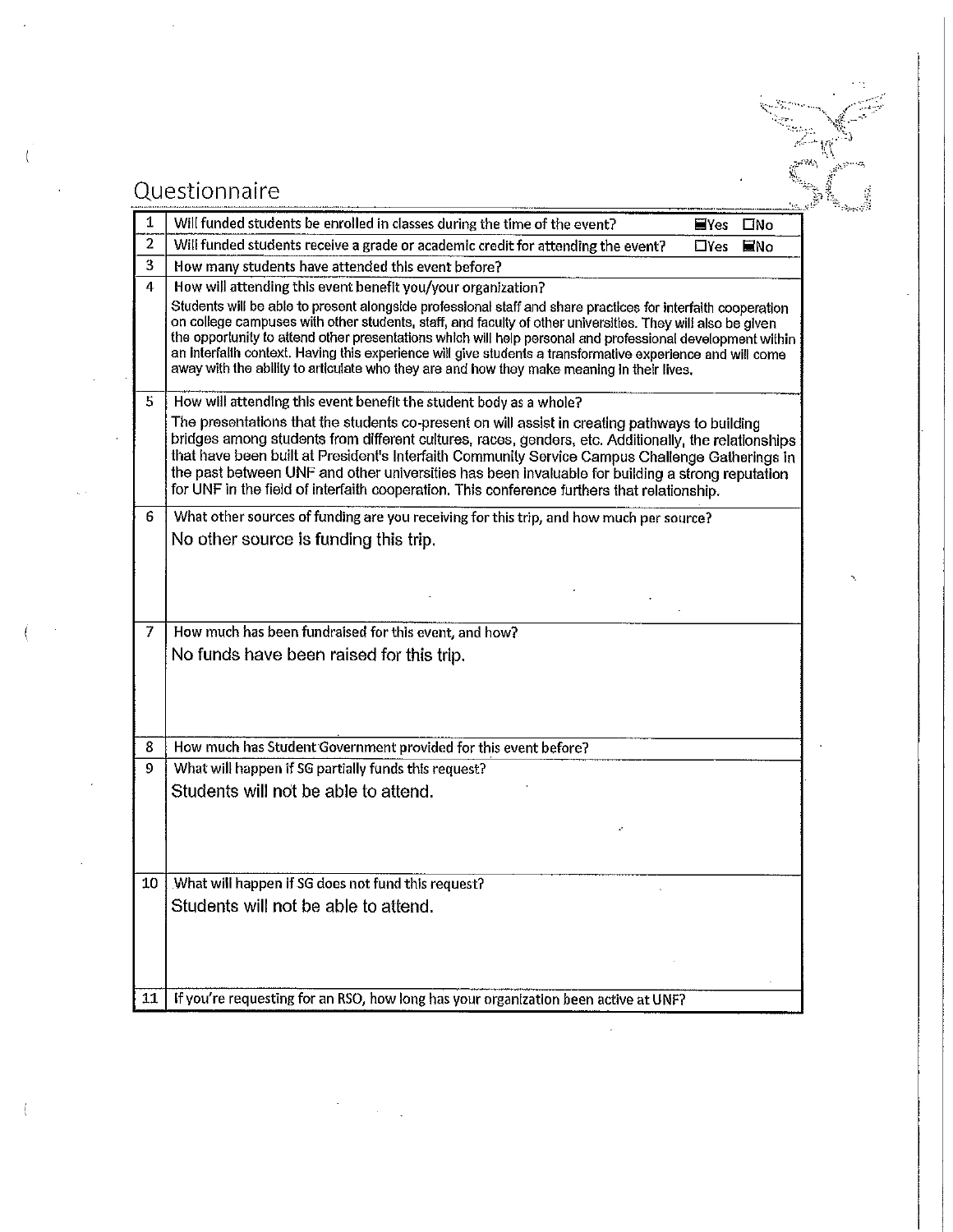| timelle <i>rm</i><br>The Obvious Choice           |                                                                                                                                                                                                                                                                                                                                                                                               | Book online or call<br>866-678-6350                                                                  |
|---------------------------------------------------|-----------------------------------------------------------------------------------------------------------------------------------------------------------------------------------------------------------------------------------------------------------------------------------------------------------------------------------------------------------------------------------------------|------------------------------------------------------------------------------------------------------|
|                                                   | 800 Florida Ave NE, Washington, DC 20002, USA<br>Wed 21 - Fri 23 September 2016, 2 nights, 1 room, 2 adults                                                                                                                                                                                                                                                                                   |                                                                                                      |
| View on map                                       | Change search<br>Show recent searches                                                                                                                                                                                                                                                                                                                                                         |                                                                                                      |
| Filter results (648 hotels)                       |                                                                                                                                                                                                                                                                                                                                                                                               |                                                                                                      |
| <b>Nightly Price</b><br>Star rating<br>Any<br>Any | Neighborhood<br><b>Guest rating</b><br><b>Amenities</b><br>Any<br>Any<br>Any                                                                                                                                                                                                                                                                                                                  | <b>Landmarks</b><br>Sort by                                                                          |
| All filters                                       |                                                                                                                                                                                                                                                                                                                                                                                               | Distance to city center V                                                                            |
|                                                   | Kellogg Conference Hotel at Gallaudet University (Booked 1 hour ago)                                                                                                                                                                                                                                                                                                                          | <b>Special Deal</b>                                                                                  |
|                                                   | 800 Florida Avenue NE, Washington, DC, 20002-3695 United States, 866-573-4235<br>Washington<br>0.1 miles to 800 Florida Ave NE, Washington, DC<br>20002, USA<br>4.7 miles to Ronald Reagan National Airport (DCA)<br><b>Collect nights</b><br>Excellent 4.0 / 5 796 reviews<br>237 reviews<br>Get \$25 off your sports, concert, and theater tickets at ScoreBig.com when you book this hotel | \$299\$5218<br>nightly price<br>free cancellation<br>pay now or at hotel<br>Choose Room<br>View more |
|                                                   | Hampton Inn Washington DC NoMa Union Station<br>501 New York Ave NE, Washington, DC, 20002 United States, 866-925-8676                                                                                                                                                                                                                                                                        | Great Rate<br>\$269 \$229                                                                            |
|                                                   | Washington<br>0.3 miles to 800 Florida Ave NE, Washington, DC<br>20002, USA<br>4.9 miles to Ronald Reagan National Airport (DCA)<br><b>Collect nights</b><br>109 reviews                                                                                                                                                                                                                      | nightly price<br><b>Choose Room</b>                                                                  |
|                                                   |                                                                                                                                                                                                                                                                                                                                                                                               |                                                                                                      |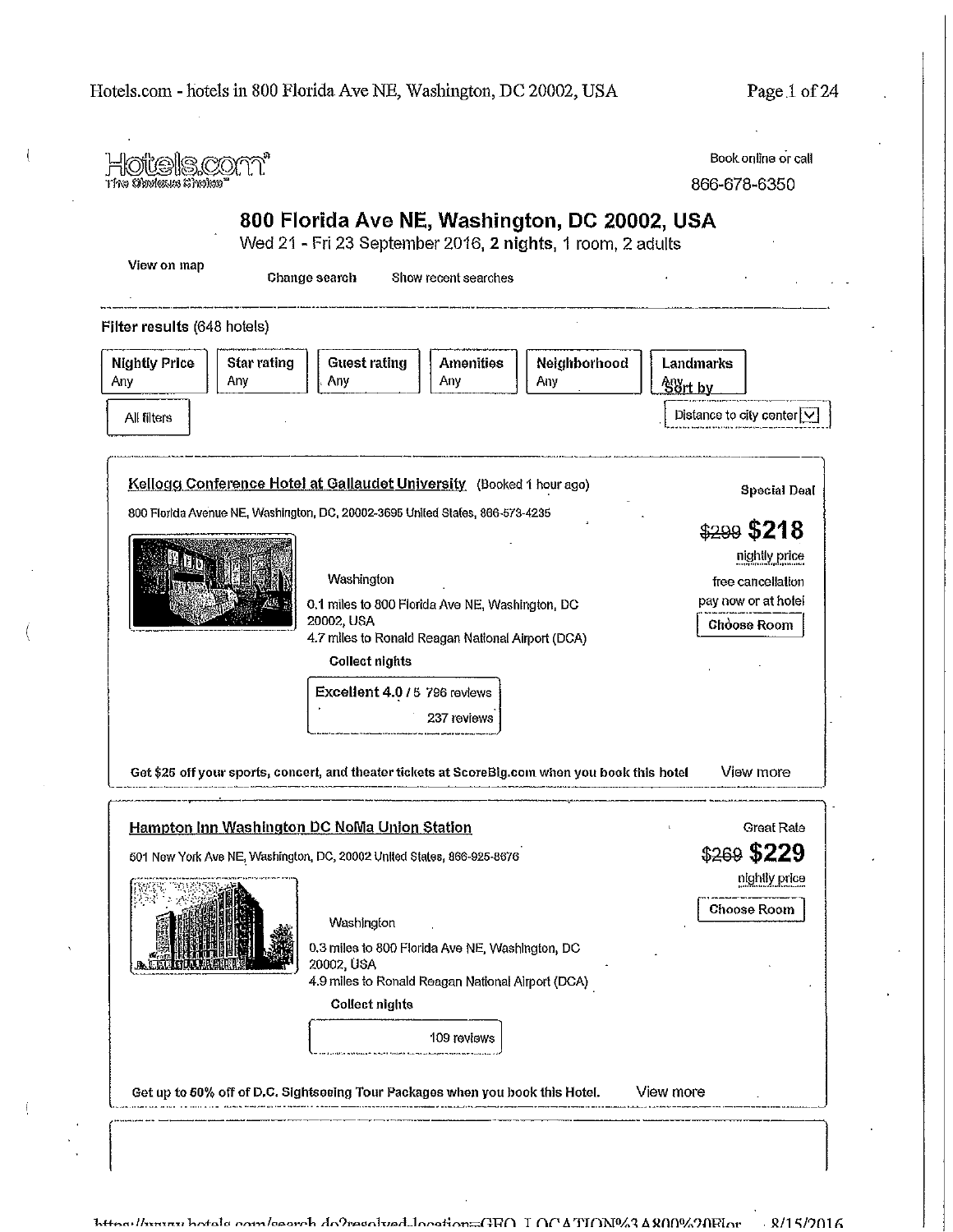| <b>Courtyard Washington, DC/U.S. Capitol</b>                          |                                                                               | \$369                                    |
|-----------------------------------------------------------------------|-------------------------------------------------------------------------------|------------------------------------------|
| 1325 2nd Street NE, Washington, DC, 20002 United States, 866-767-0278 | nightly price                                                                 |                                          |
|                                                                       | Capitol Hill<br>0.5 miles to 800 Florida Ave NE, Washington, DC<br>20002, USA | <b>Choose Room</b>                       |
|                                                                       | 4.6 miles to Ronald Reagan National Airport (DCA)                             |                                          |
|                                                                       | <b>Collect nights</b>                                                         |                                          |
|                                                                       | Excellent 4.0 / 5 236 reviews                                                 |                                          |
|                                                                       | 545 reviews                                                                   |                                          |
|                                                                       | Get up to 50% off of D.C. Sightseeing Tour Packages when you book this Hotel. | View more                                |
|                                                                       | Hilton Garden Inn Washington DC/US Capitol (Booked 1 hour ago)                | \$329                                    |
|                                                                       | 1225 First St NE, Washington, DC, 20002 United States, 866-925-4159           | nightly price                            |
|                                                                       |                                                                               | free cancellation                        |
|                                                                       | Capitol Hill                                                                  | pay now or at hotel<br>Choose Room       |
|                                                                       | 0.7 miles to 800 Florida Ave NE, Washington, DC                               |                                          |
|                                                                       | 20002, USA<br>4.4 miles to Ronald Reagan National Airport (DCA)               |                                          |
|                                                                       | <b>Collect nights</b>                                                         |                                          |
|                                                                       | Excellent 4.2 / 5 623 reviews                                                 |                                          |
|                                                                       | 1,055 reviews                                                                 |                                          |
|                                                                       |                                                                               |                                          |
|                                                                       |                                                                               |                                          |
| <b>Hyatt Place Washington DC/US</b><br><b>Capitol</b>                 | (Booked 1 hour ago)                                                           | \$409                                    |
|                                                                       | 33 New York Avenue NE, Washington, DC, 20002 United States, 866-538-0251      | nightly price                            |
|                                                                       |                                                                               | free cancellation<br>pay now or at hotel |
|                                                                       |                                                                               | <b>Choose Room</b>                       |
|                                                                       | Capitol<br>Hill                                                               |                                          |
|                                                                       | 0.8 miles to 800 Florida Ave NE, Washington, DC                               |                                          |
|                                                                       | 20002, USA                                                                    |                                          |
|                                                                       | 4.4 miles to Ronald Reagan National Airport (DCA)                             |                                          |
|                                                                       | <b>Collect nights</b>                                                         |                                          |
|                                                                       | Excellent 4.3 / 5 1,089 reviews                                               |                                          |
|                                                                       | 602<br>reviews                                                                |                                          |

 $^{\frac{1}{4}}$ httns://www.hote.ls.com/search.do?resolved=location=GEO\_LOCATION%2AR00%20Elor == 8/15/2016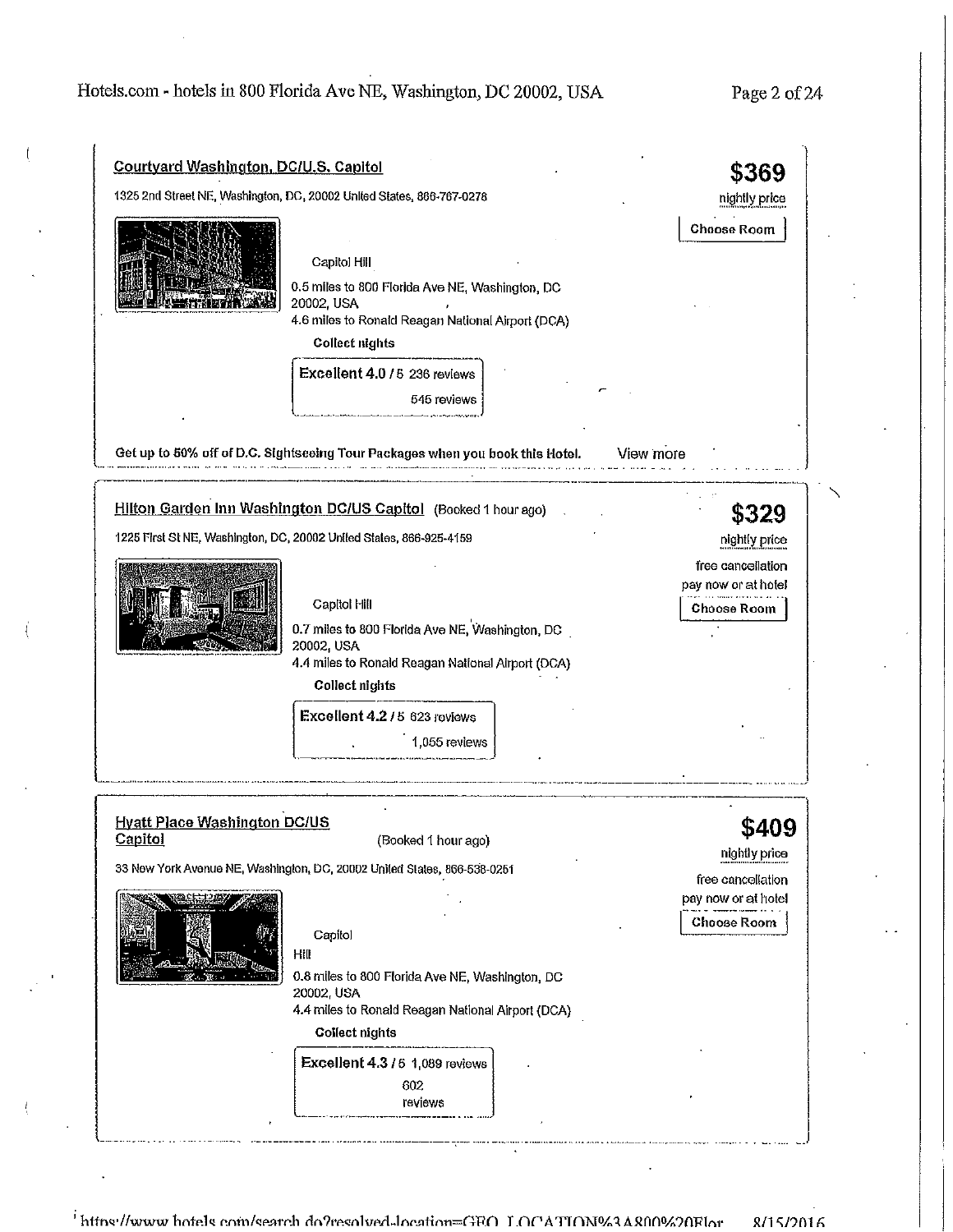÷

| <b>Phoenix Park</b><br>Hotel                                  |                                                                                                 | \$359               |
|---------------------------------------------------------------|-------------------------------------------------------------------------------------------------|---------------------|
|                                                               | 520 N Capitol St NW, Washington, DC, 20001 United States, 866-538-1314                          | nightly price       |
|                                                               |                                                                                                 | free cancellation.  |
|                                                               |                                                                                                 | pay now or at hotel |
|                                                               | Capitol                                                                                         | 1 loft              |
|                                                               | Hill                                                                                            | Choose Room         |
|                                                               | 1.1 miles to 800 Florida Ave NE, Washington, DC<br>20002, USA                                   |                     |
|                                                               | 3.8 miles to Ronald Reagan National Airport (DCA)<br>Collect nights                             |                     |
|                                                               |                                                                                                 |                     |
|                                                               | Excellent 4.1 / 5 614 reviews                                                                   |                     |
|                                                               | 1,325<br>reviews                                                                                |                     |
|                                                               |                                                                                                 |                     |
|                                                               | Get \$25 off your sports, concert, and theater tickets at ScoreBig.com when you book this hotel | View more           |
| The George, a Kimpton<br>Hotel                                | Loved by guests<br>(Last booked 1 hour ago)                                                     |                     |
| 15 E St NW, Washington, DC, 20001 United States, 866-538-6252 |                                                                                                 |                     |
| i (XT)                                                        | Capitol<br>Hill<br>1.2 miles to 800 Florida Ave NE, Washington, DC<br>20002, USA                | <b>Choose Room</b>  |
|                                                               | 3.7 miles to Ronald Reagan National Airport (DCA)                                               |                     |
|                                                               | Collect nights                                                                                  | nightly price       |
|                                                               | Excellent 4.5 / 5 445 reviews                                                                   |                     |
|                                                               | 1,951<br>reviews                                                                                |                     |
|                                                               |                                                                                                 |                     |

https://www.hotels.com/search.do?resolved-location=GEO LOCATION%3A800%20Flor... 8/15/2016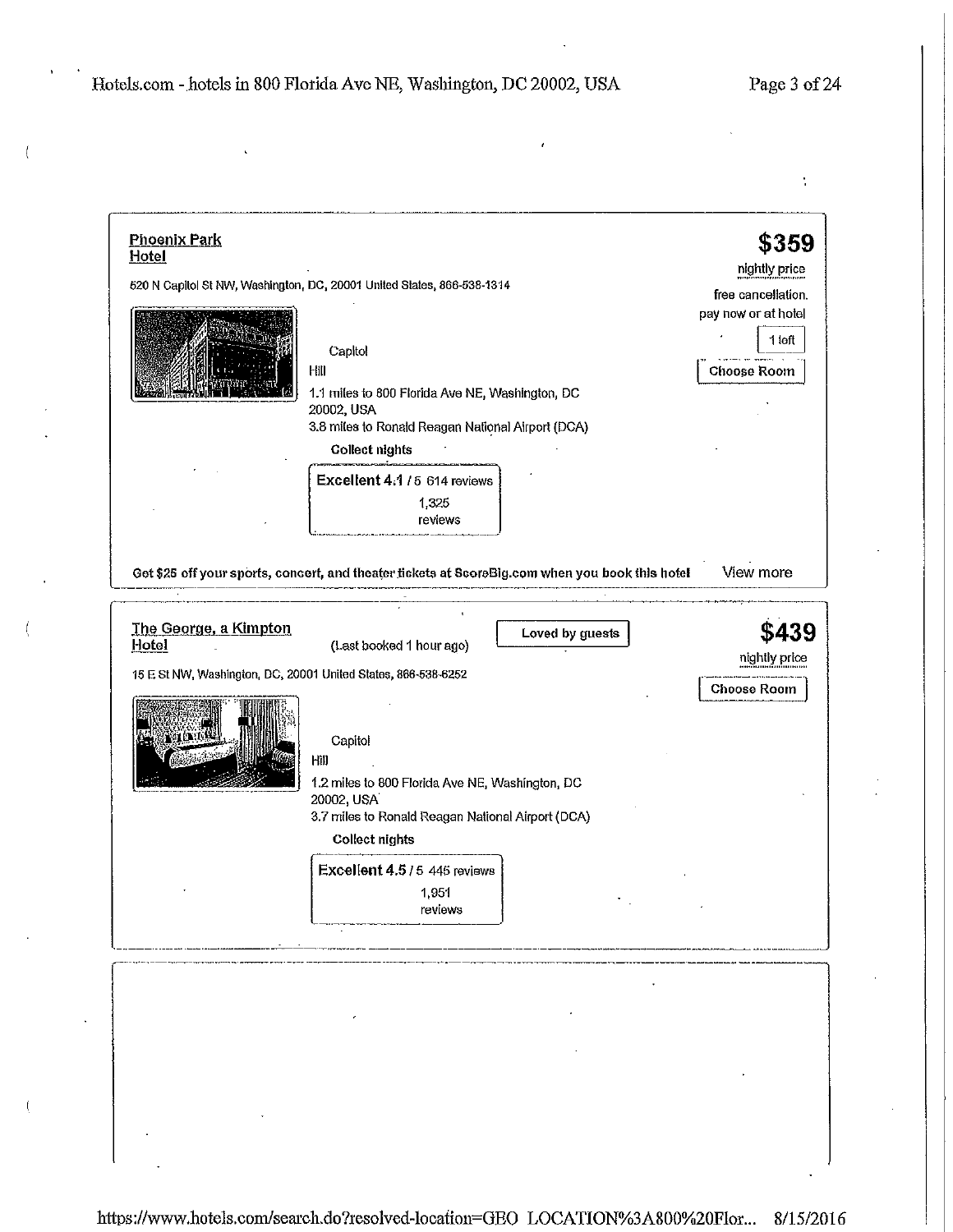$\mathfrak{l}$ 

Page 4 of 24

 $\epsilon_{\rm{max}}$ 

| <b>Breakfast</b>                                      | Loved by guests<br>400 M Street NW, Washington, DC, 20001 United States, 866-538-9298<br>Downtown Washington<br>D.C.<br>1.2 miles to 800 Florida Ave NE, Washington, DC<br>20002, USA | \$210<br>nightly price<br>free cancellation<br>1 left<br><b>Choose Room</b> |
|-------------------------------------------------------|---------------------------------------------------------------------------------------------------------------------------------------------------------------------------------------|-----------------------------------------------------------------------------|
|                                                       | 4.1 miles to Ronald Reagan National Airport (DCA)<br>Collect nights<br>Outstanding 4.7 / 5 159 reviews<br>184<br>reviews                                                              |                                                                             |
| Holiday Inn Express Washington DC<br><b>Northeast</b> | (Booked 1 hour ago)<br>1917 Bladensburg Rd Ne, Washington, DC, 20002 United States, 866-539-5067                                                                                      | \$254<br>nightly price<br><b>Choose Room</b>                                |
|                                                       | Washington<br>1.3 miles to 800 Florida Ave NE, Washington, DC<br>20002, USA<br>5.9 miles to Ronald Reagan National Airport (DCA)<br><b>Collect nights</b><br>Good 3.9 / 5 175 reviews |                                                                             |
|                                                       | 273<br>reviews<br>Get up to 50% off of D.C. Sightseeing Tour Packages when you book this Hotel.                                                                                       | View more                                                                   |
|                                                       |                                                                                                                                                                                       |                                                                             |
|                                                       |                                                                                                                                                                                       |                                                                             |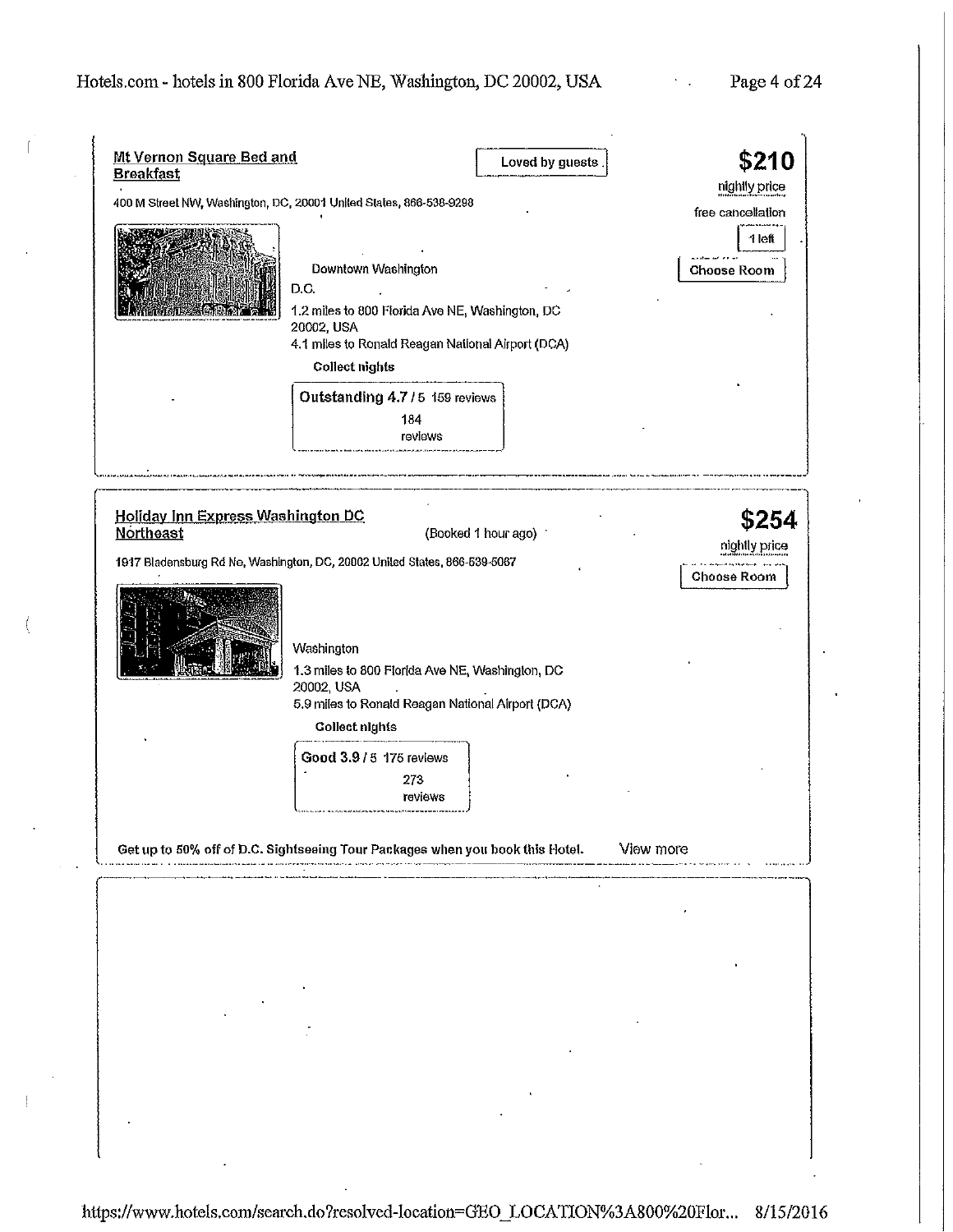Hotels Cars Flights Vacation Packages Cruises More **T** My Trips **T** Help **T** 

### **Confirm Flight Details**

**Departing Flight Information - Wednesday~ September 21, 2016** 

American Astines **Operated by PSA Airlines as American Engle**  Flight 5559 1h 51m, 635 ml

**From To**  Jacksonville Intl Airport (JAX) **Jacksonville, FL** 

Ronald Reagan Washington National Airport **(DCA)**  Washington, DC **Arrives: 04:24 PM** 

**Aircraft Canadair**  Regional Jet 700 (Jet) Economy **Class** 

**Returnfng Flight Information** ~ **Friday, September 23, 2016** 

| Autrilian Avilias 1.<br><b>Flight 1706</b><br>1h 33m, 331 mi | From<br>Ronald Reagan Washington National<br>Airport (DCA)<br>Washington, DC<br>Departs: 08:04 PM | To -<br>Charlotte Douglas Intl Airport (CLT)<br>Charlotte, NC<br>Arrives: 09:37 PM | Aircraft<br>Airbus A319 (Jet)<br><b>Economy Class</b> |
|--------------------------------------------------------------|---------------------------------------------------------------------------------------------------|------------------------------------------------------------------------------------|-------------------------------------------------------|
| American Atilines                                            | From                                                                                              | Тο                                                                                 | <b>Aircraft</b>                                       |
|                                                              | Charlotte Douglas Inti Airport (CLT)                                                              | Jacksonville Inti Airport (JAX)                                                    | Alrbus A320 (Jet)                                     |
| <b>Flight 2035</b>                                           | Charlotte, NC                                                                                     | Jacksonville, FL                                                                   | <b>Economy Class</b>                                  |
| 1h 19m, 329 mi                                               | Departs: 10:39 PM                                                                                 | <b>Arrives: 11:58 PM</b>                                                           |                                                       |

### **Price Summary**

**Price included taxes and fees, Prices are not guaranteed untll purchase is**  complete. Baggage Fees are not included in your trip cost.

### Total Cost: \$240.20

Cost Per Person: \$240.20

All prices are In US dollars

### Previous

í



| Hotels                   | Flights                                | <b>Rental Cars</b>            | More on                         | Follow Us                                                                          |
|--------------------------|----------------------------------------|-------------------------------|---------------------------------|------------------------------------------------------------------------------------|
| <b>Express Deals®</b>    | Name Your Own Price®                   | Name Your Own Price®          | Priceline.com ®                 |                                                                                    |
| Name Your Own Price®     | Flights                                | Rental Cars                   | Site Map                        |                                                                                    |
| Hotels                   | Explore Inside Track by                | Weekend Rental Cars           | TV Ads                          | Priceline Rewards                                                                  |
| See Winning Hotel Bids   | Origin                                 | Last Minute Rental Cars       | <b>Investor Relations</b>       | <b>Priceline Revenue &amp; The Priceline Revenue &amp; Priceline</b><br>Nisa® Card |
| Hotels on Sale: Freebies | Last Minute Flights                    | Weekend Rental Cars           | <b>Travel Affiliate Program</b> | Earn up to 5x Rewards<br>Points.                                                   |
| Group Travel             | Explore Inside Track by<br>Destination | <b>Explore Car Rentals by</b> | Advertise                       | More info »                                                                        |
| Last Minute Hotels Deals | Weekend Flights                        | State                         |                                 |                                                                                    |

<sup>~</sup>**Prtcelfoe Name Your Own Price® and express deals servi:ces are different from publlsheQ price servi:ces. Exact hotel, alrline and rental car company are shown only** 

Hotel Guides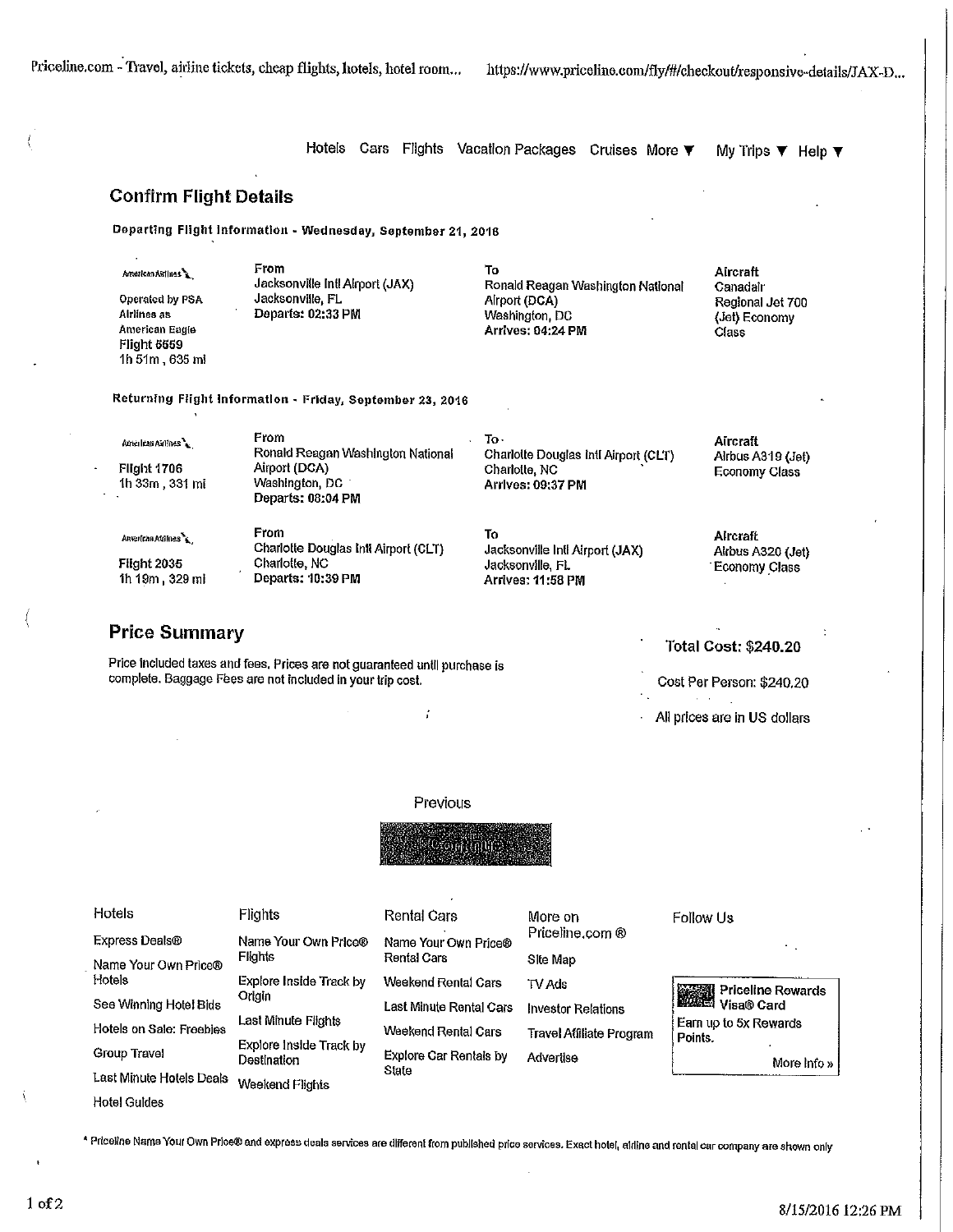### **after booking. AU sales final.**

| All material herein @ 1998-2016 priceline.com LLC, all rights reserved. |  |  |
|-------------------------------------------------------------------------|--|--|
|-------------------------------------------------------------------------|--|--|

 $\ddot{\cdot}$ 

**PRICEUNE, PRICELINE.COM, NAME YOUR OWN PRICE, NEGOTIATOR, PRICEBREAKERS and NO ONE DEALS LIKE WE DO** are registered service marks and, NOFEE and BIG DEAL are service marks of priceline.com LLC.

Terms and Conditions  $\mid$  Privacy Policy  $\mid$   $\mid$  Careers at Priceline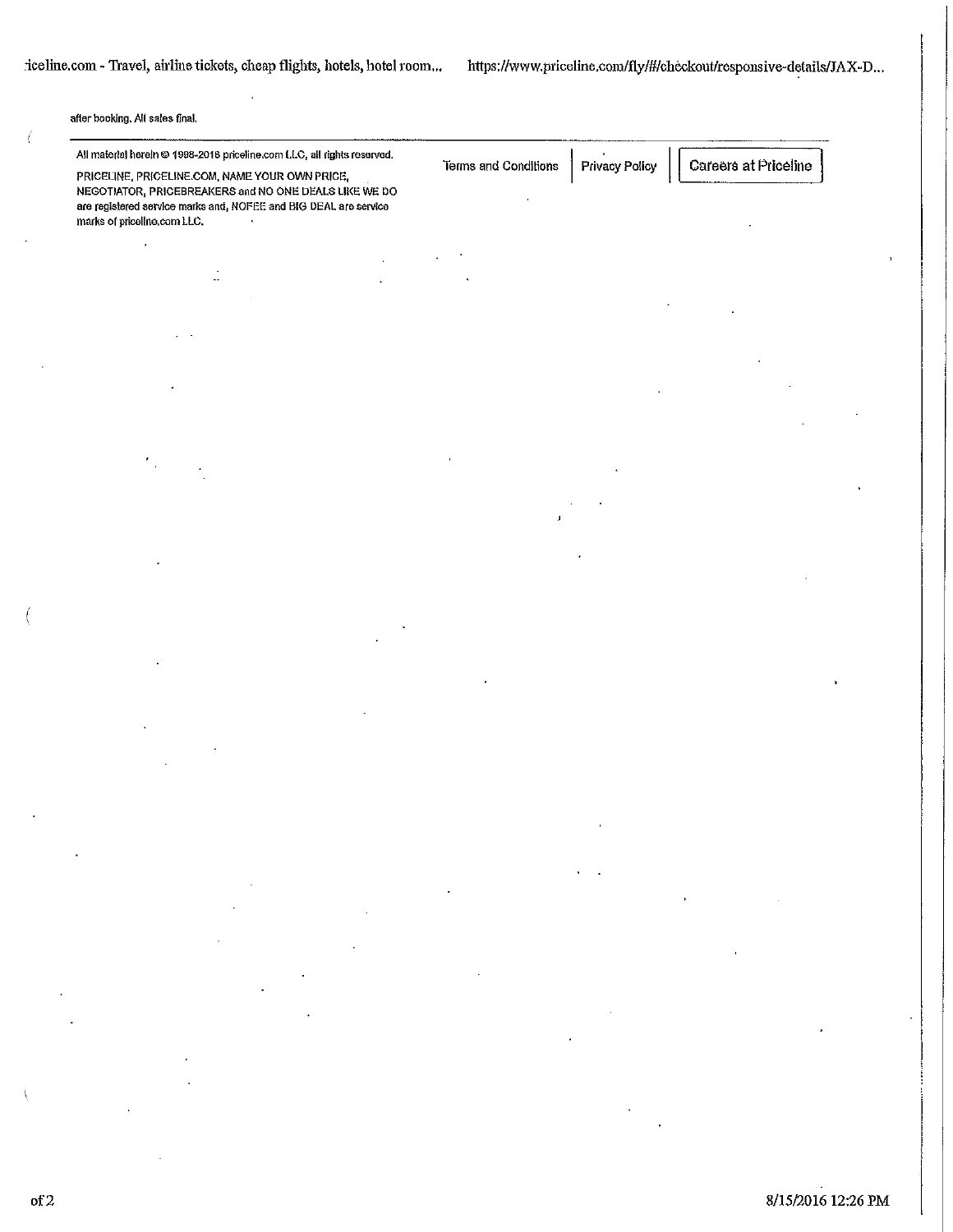### **Sixth Annual President's Interfaith and Community Service Campus Challenge National Gathering**

### Summary

The Gathering offers an opportunity for students, staff, and administrators to share experiences, learn **from** experts, and meet administration officials who share a commitment to community service with an interfaith engagement component. The event is designed to be helpful to institutions of higher education that are just beginning programs in interfaith/community service and those with long traditions in this work. An important part of the program is celebrating all the work that is happening on campuses across the country to provide students with opportunities to develop lifelong skills ln interfaith cooperation and community service. Participants will have opportunities to tell stories about what Is happening on their campus, learn about best practices, and celebrate ongoing work so that they will return to their campus inspired to take the President's Interfaith and Community service Campus Challenge to the next level. Again this year there will be participants from around the world who work with students at colleges, universities, and seminaries. Their participation adds a global dimension to the discussion of interfaith service.

### Details

#### When:

Thursday, Soptember22, 2016 12:00am - 6:30pm

Friday, September 23, 2016 e:ao • a:oopm

Where:

Gallaudet University Elstad Auditorium 800 Florida Ave, NE Washington, DC 20002

Please note: Registration is limited to no more than 5 attendees from an institution of higher education. This invitation is specific to the addressee only. Please use this link to forward to other possible attendees.

Location

Planner U.S. Department of Education Hotel Information-

A block of rooms have been reserved at the Courtyard Marriott Washington, DC/U.S. Capitol. This block is at the government per diem rate of \$222.00 + tax each night. You are responsible for your own hotel room and incidentals. Please use the information below to make your reservations. This rate is available one day prior to the conference and one day after the conference depending upon availability. There are also a number of hotels that are easily accessible by metro: You may find less expensive hotels in the DCNA region on the Yellow, Blue, or Orange Metro lines. If you'd like to explore those options, check out hotels In Rosslyn, VA; Crystal Cily, VA; courthouse, VA; or Old Town Alexandria, VA.

Here is the booking link for the:

Book your group rate for 6th Annual President's Interfaith Based and Community Service Room Block

### BOOKING DEADLINE IS AUGUST 17, 2016!

If guests prefer to call in the reservation, here are the details:

The Courtylard Marriott, Washington, DC, 1325 2nd Street, NW, Washington, DC 20002 Phone number: 1-800-321-2211